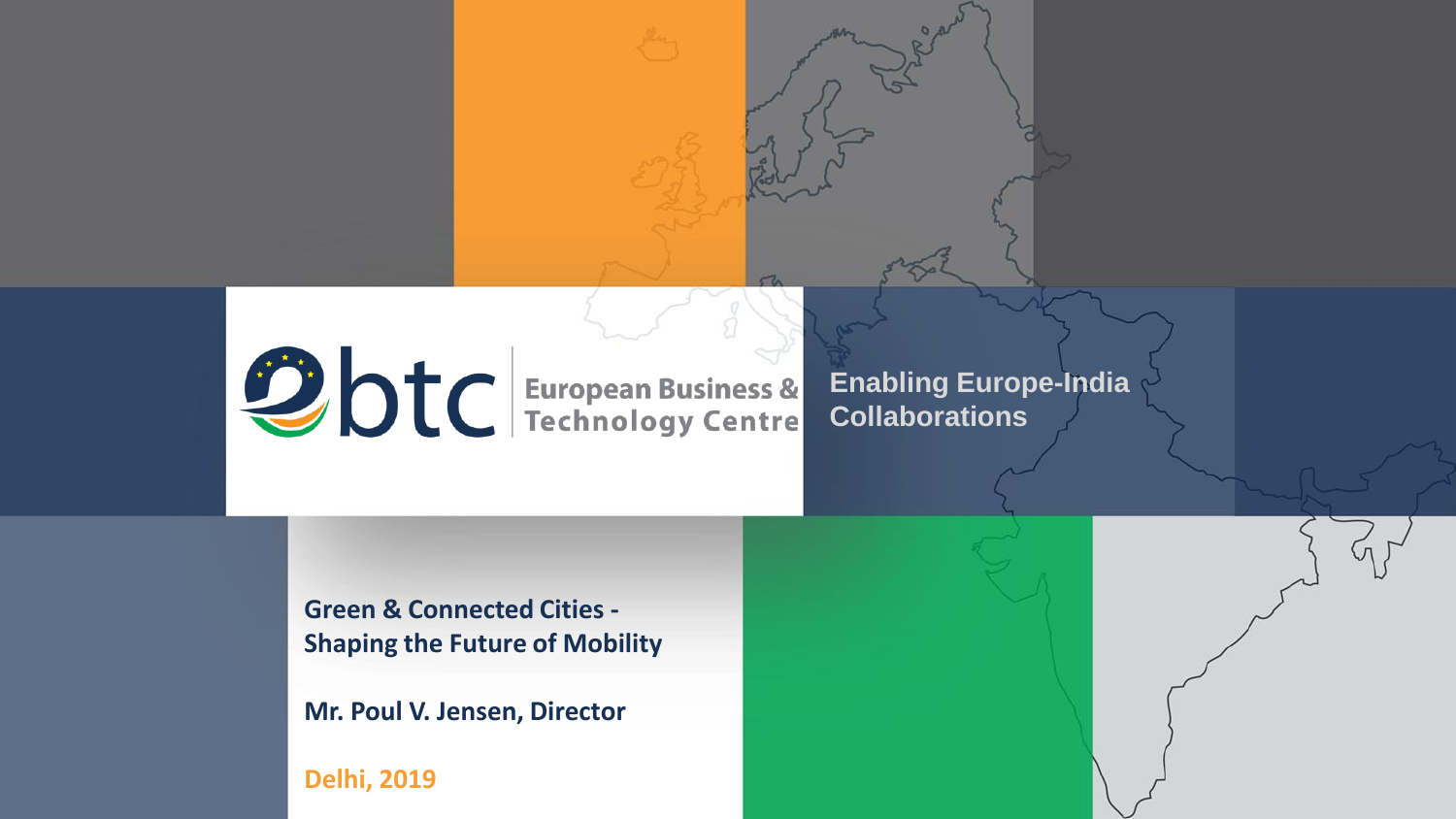### **BEST PRACTICES – EUROPEAN SMART CITIES**

## **What do European cities do?**

**Create sustainable solutions (Key Drivers:**  Energy Efficiency, SDGs, Climate Change**)**

#### **Make Cities Livable, at all levels**

- Enable higher living standards
- Ensure adaption of greener models

#### **Examples:**

Copenhagen, Denmark Norway: e-vehicle policy



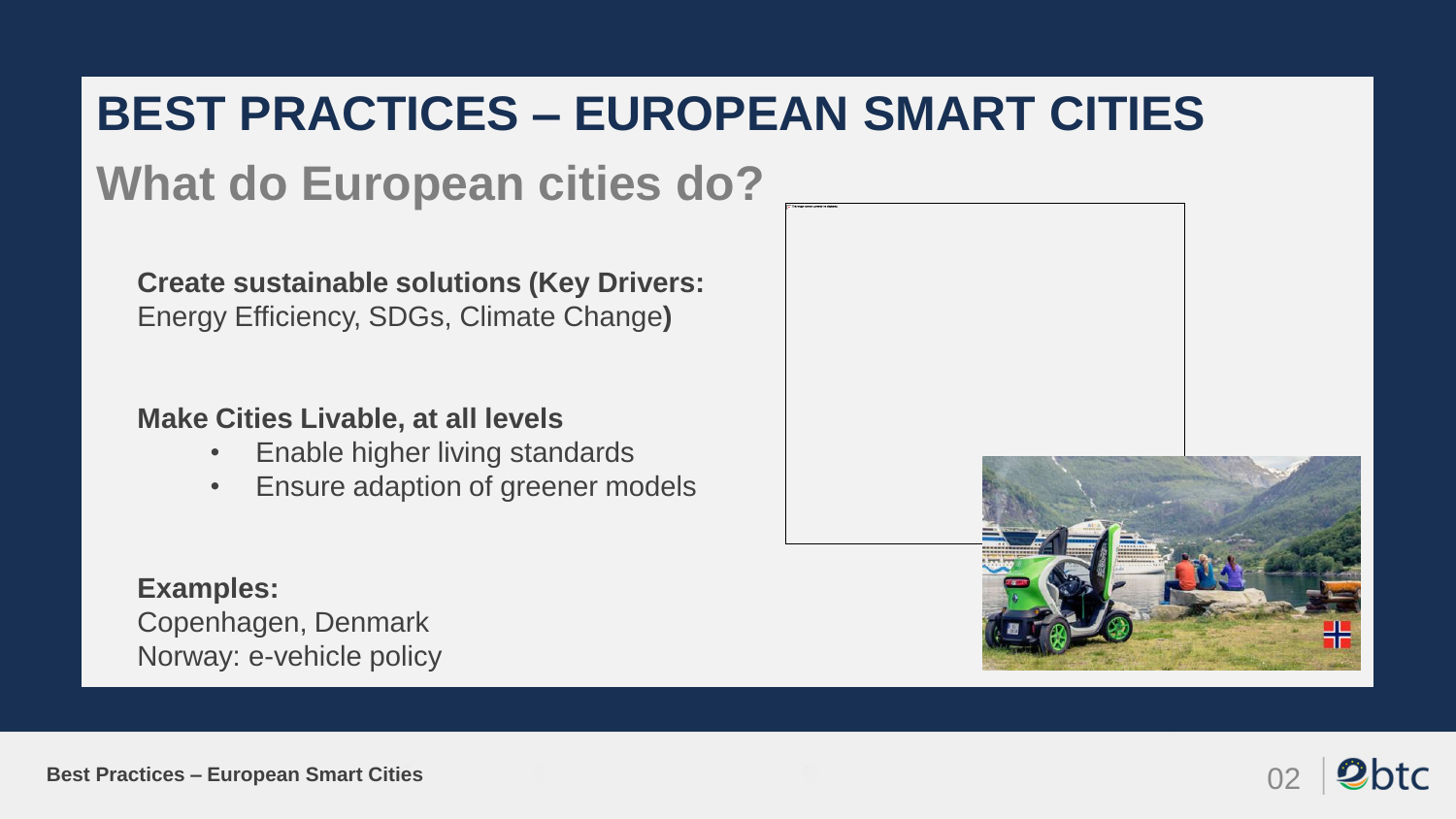### **BEST PRACTICES – EUROPEAN SMART CITIES**

## **What do European cities do?**

#### **Collaborate in vibrant Smart City communities**

- Share and replicate best practices – competitive environment
- Look towards standards large benefits for funding and maintenance

### **India/ Transfer of best practices**

• International Urban Cooperation (IUC) - City Pairing



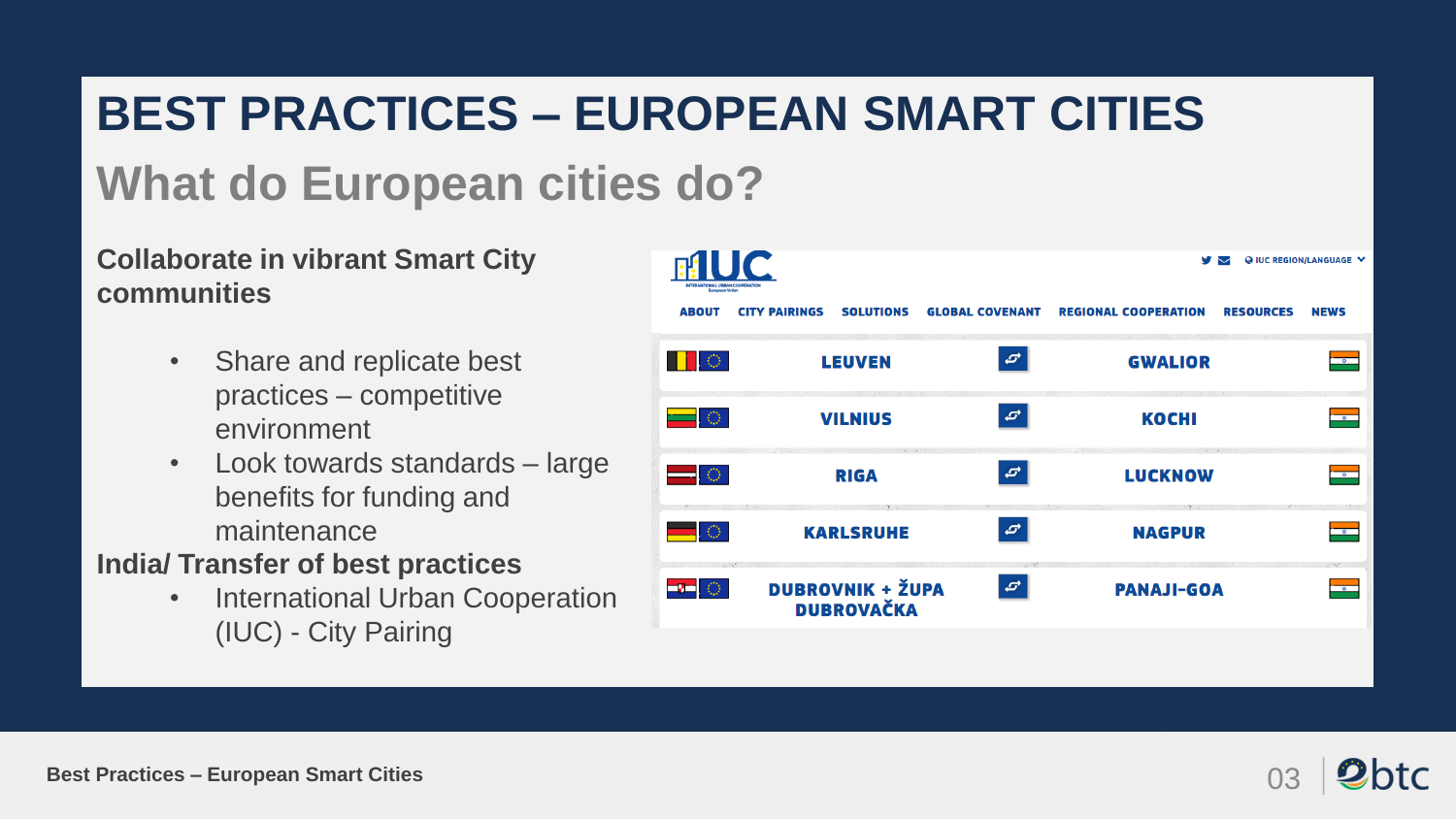### **BEST PRACTICES – EUROPEAN SMART CITIES**

# **What do European cities do?**

#### **Identify Patterns – ensures demand driven**

- Collect and analyse massive amounts of data
- "datalakes": combine all types of data, static datasets, geoinformation, real-time data
- Trend towards open source platforms
- Interoperability and Standards
- Engage citizens

**Example: Fiware (Foundation)** 





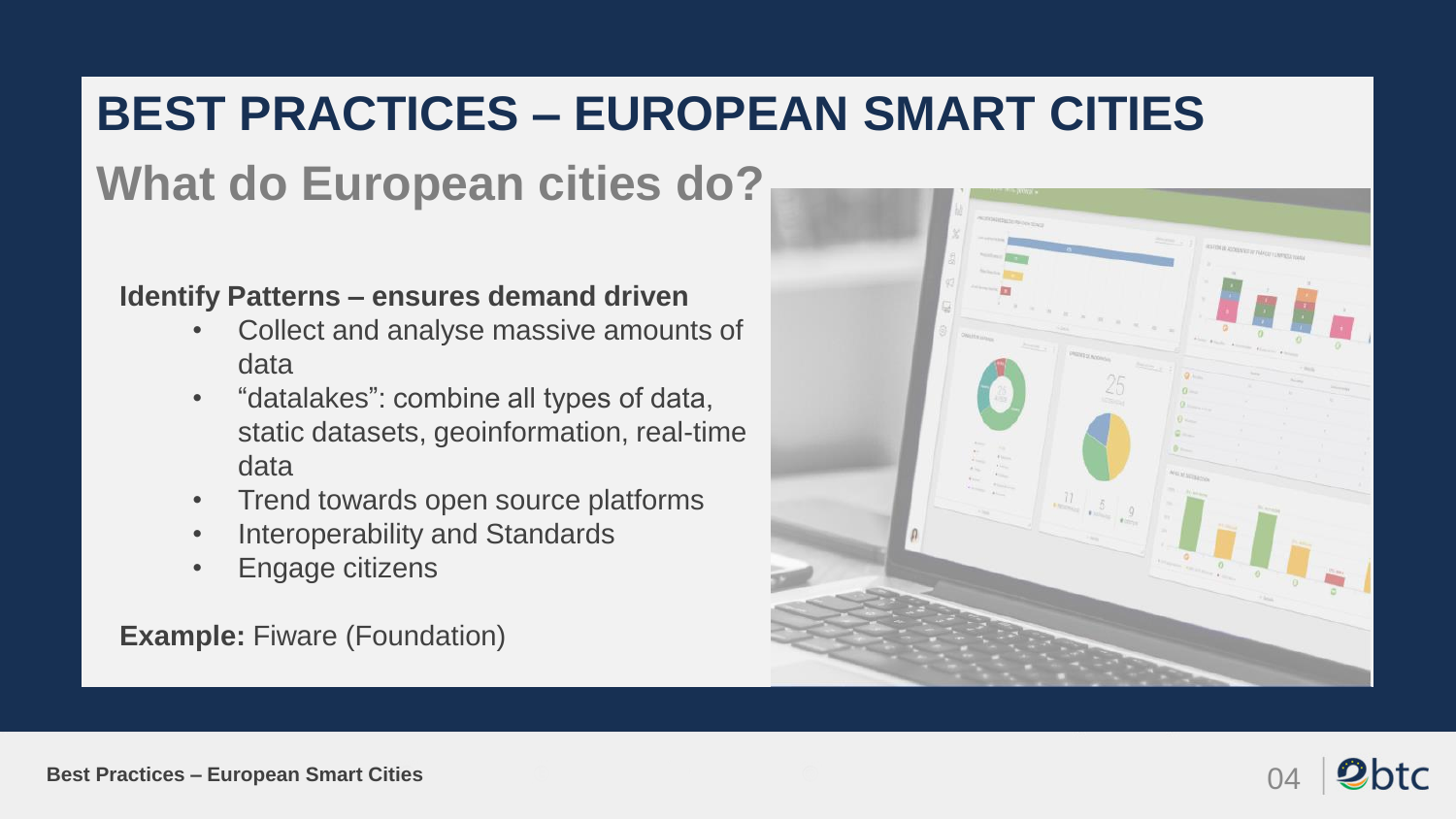# **BEST PRACTICES – EUROPEAN SMART CITIES DRIVING INITIATIVES - Examples**

### **Europe / EU Initiatives**

- Matchmaking Platform, Knowledge Hub and E-Mobility Action Cluster by [EIP SCC](https://eu-smartcities.eu/) (European Innovation Partnership on Smart Cities and Communities)
- Smart Specialisation Platform on Energy (S3PEnergy)
- European Union I-Way Project
- Urban Air Mobility (UAM)
- FIWARE

### **India/ Transfer of best practices**

- Smart Republic
- Smart Net
- International Urban Cooperation (IUC) - City Pairing

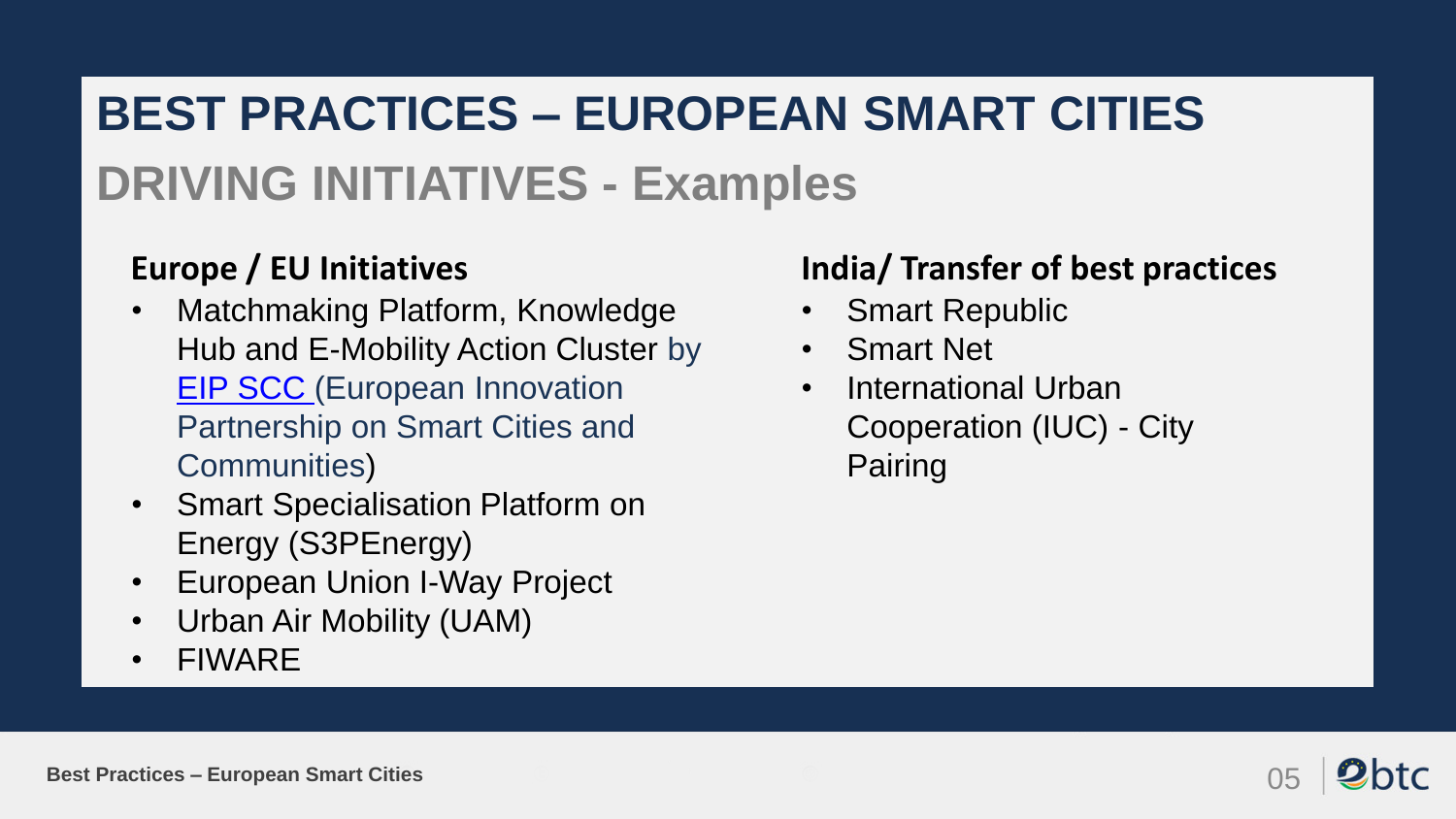## **EBTC: Transferring Best Practices**

- EBTC facilitates the sharing of best practices and solutions on smart, futuristic mobility practices from Europe to India in E-mobility, railways, aviation.
- Sustainable integrated solutions .
- EBTC has commissioned the EU-India Smart City Knowledge and Innovation Programme (SCKIP) with Urban Local Bodies (ULB) as partners.
- Europe and India are natural partners and business collaboration is key.

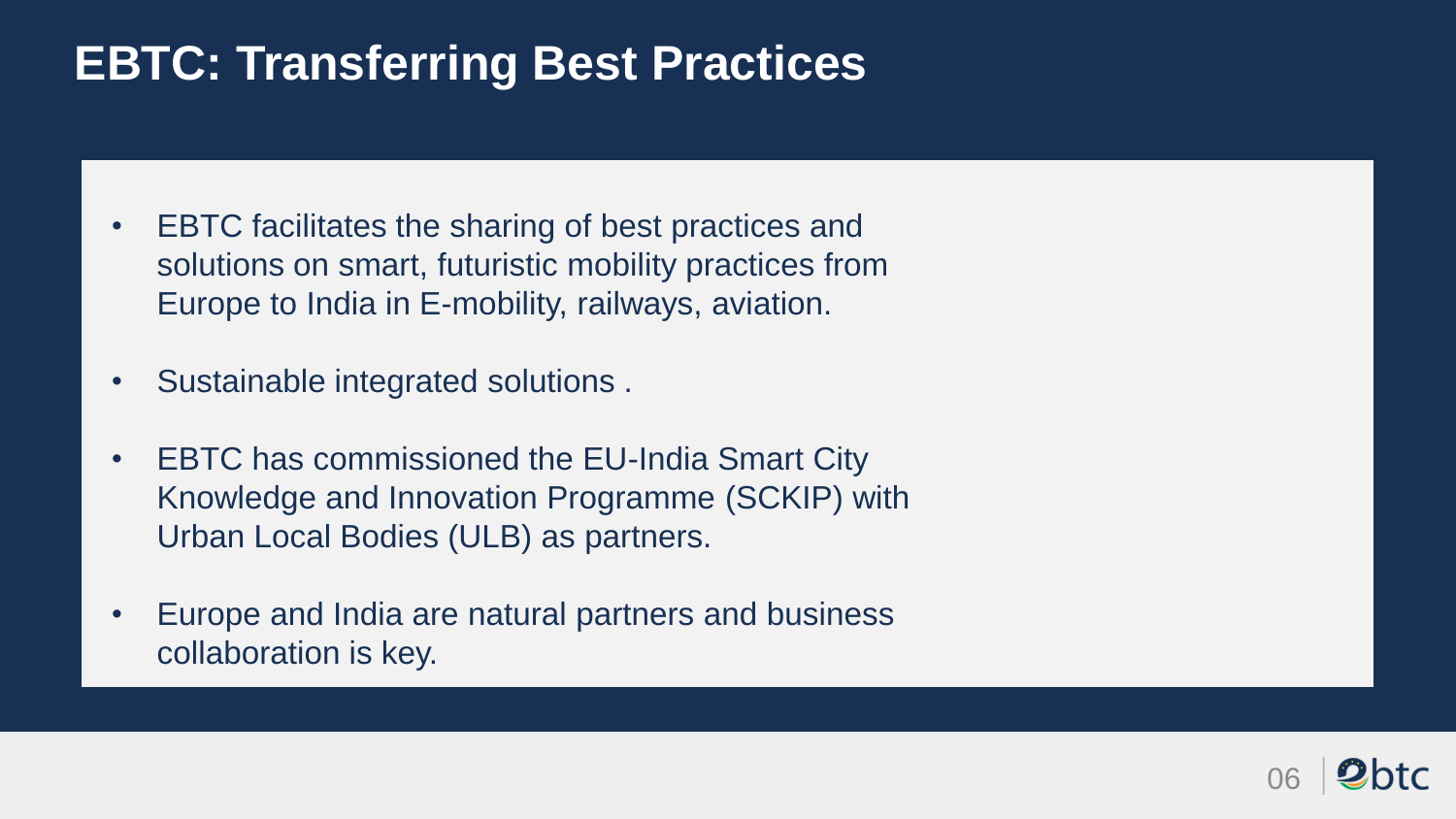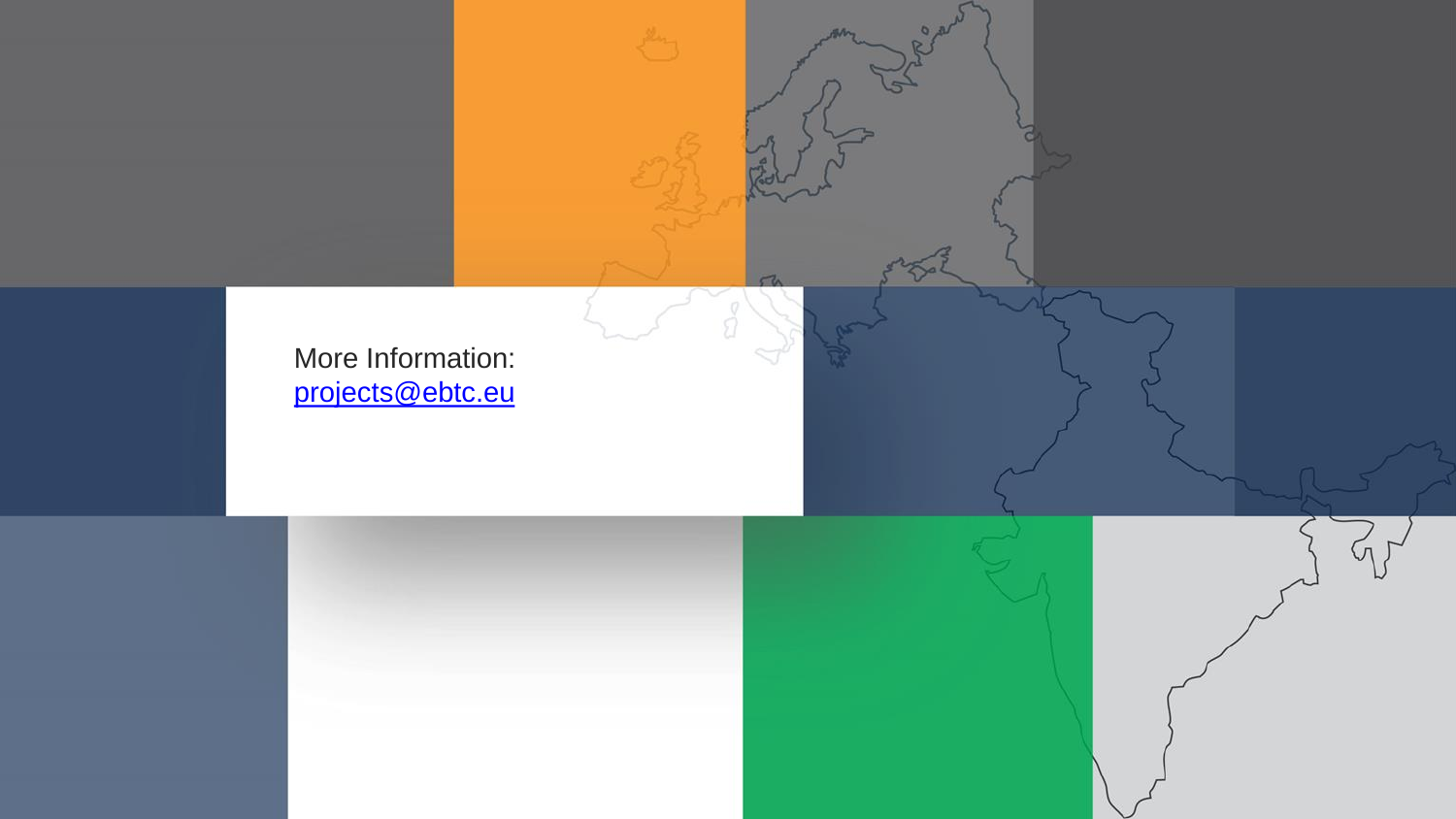## **Electric Vehicles for Smart Cities and Communities (EV4SCC)**

• Action Cluster on Sustainable Urban Mobility of the Market Place of the European Innovation Partnership on Smart Cities and Communities (EIP SCC)

#### Aim

- Showcase innovative electro-mobility solutions.
- Replication of solutions at scale Smart Urban logistics, Smart electro-mobility solutions, etc



Picture link: https://www.governmenteuropa.eu/smart-cities-and-emobility-rise-europe/91533/

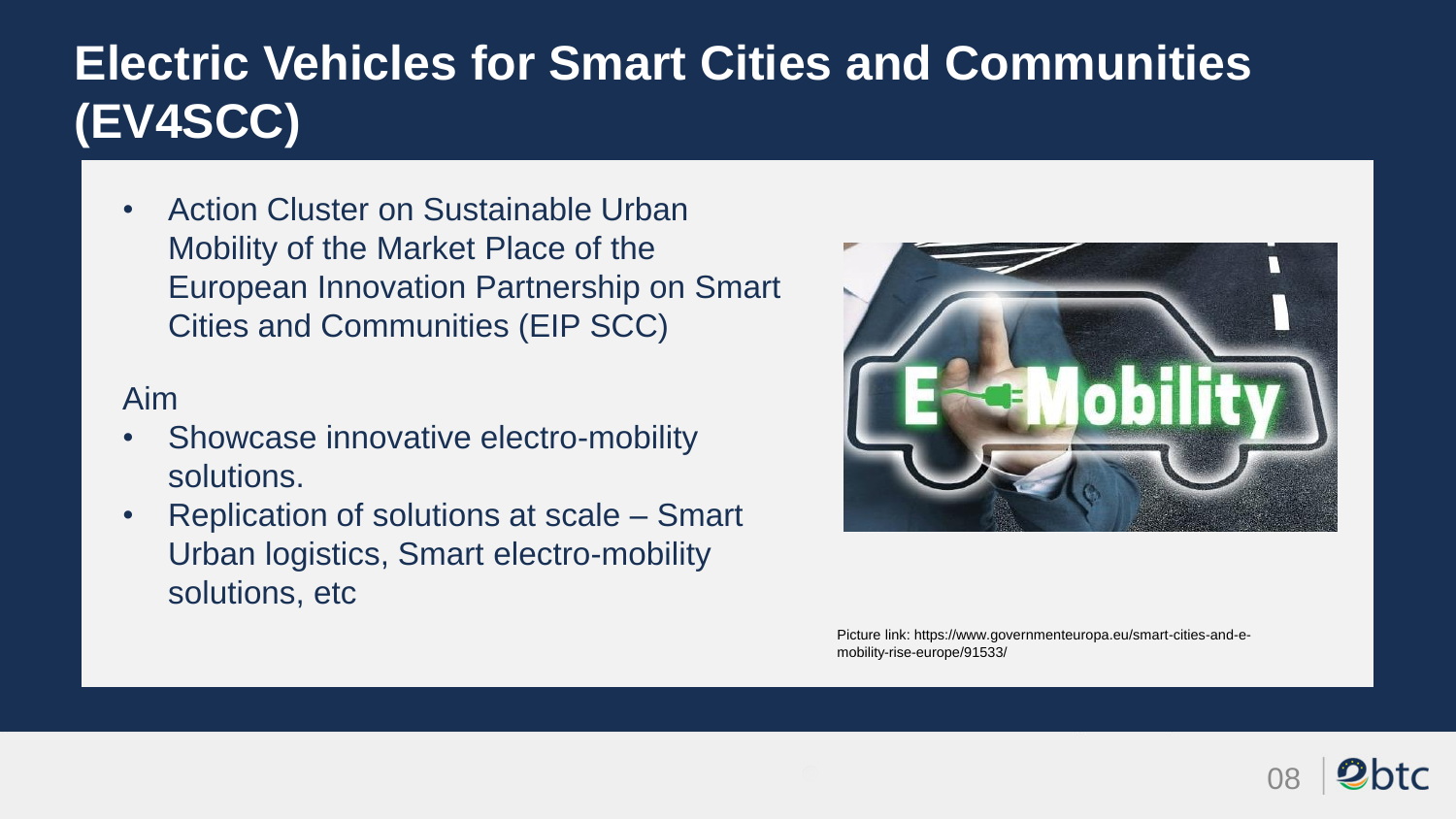# **Urban Air Mobility (UAM)**

- Objective Putting urban mobility into the third dimension - the airspace (flying vehicles)
- Central objective Launching practical demonstration projects by-
	- **Matching European Smart Cities with** interested stakeholders,
	- Raising financing from corresponding investment funds.



Picture link:: http://www.eacp-aero.eu/news-details/detail/News/hamburgjoins-eu-urban-air-mobility-initiative.html